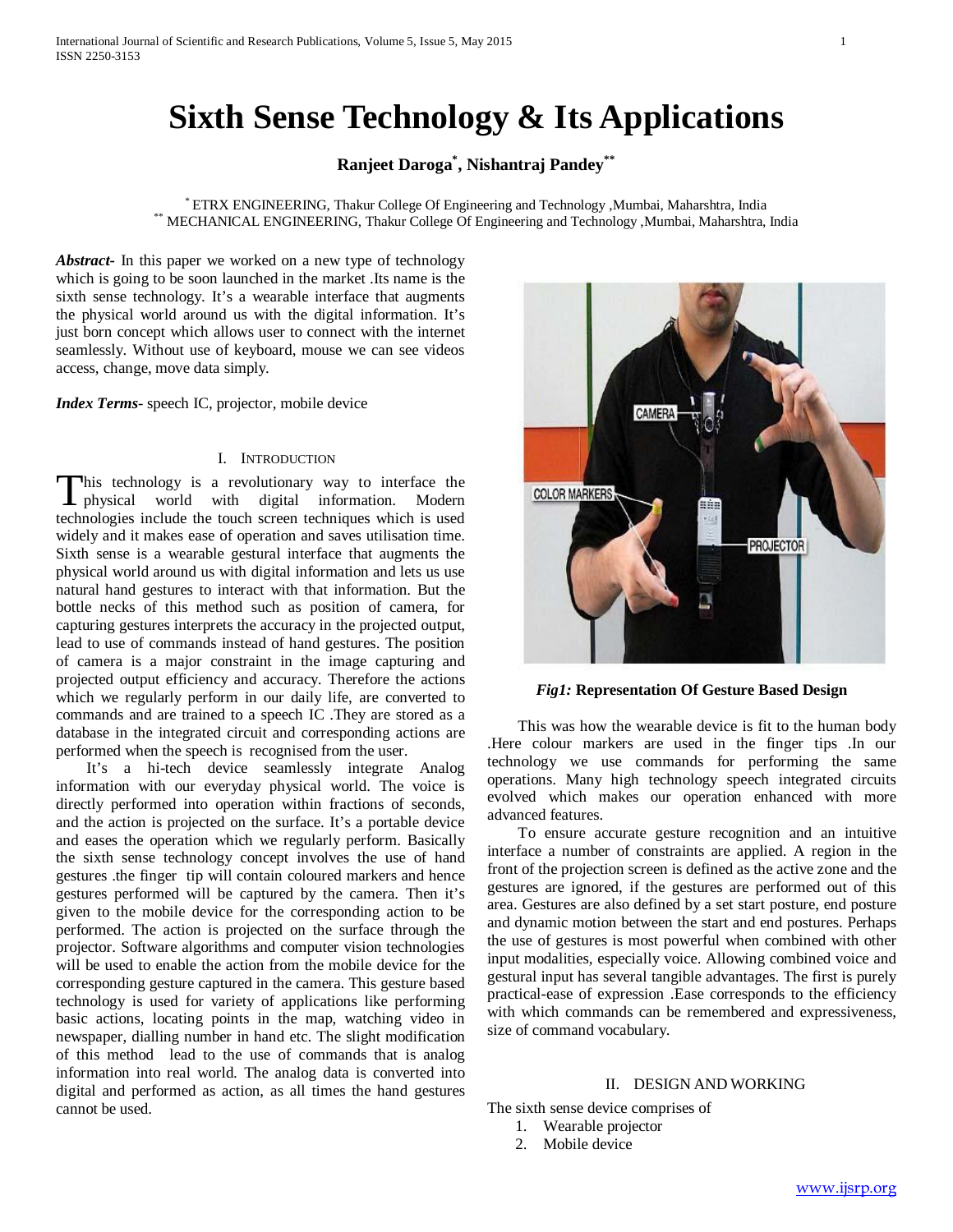- 3. Speech IC
- 4. Mirror

 The sixth sense device is a mini projector coupled with a speech IC and a cellphone, which acts as a computer and our connection to the cloud, all the information stored on the web. The components are controlled by or communicated with a mobile computing device carried in the user's pocket. The hardware components are coupled in a pendant like mobile wearable device .both the speech IC and the projector are connected to the mobile computing device in the user's pocket. The projector, projects the visual information enabling surfaces, walls and physical objects around the user to be used as interfaces. While the speech IC stores commands which were trained by the user and executes the corresponding action through the projector, enabling the actions from the mobile device.

 A remote computer can also be connected which gathers data from user ,processes it, searches the web for relevant execution of the command and returns the result in real time to the user. The speech IC is trained with regularly used operating data and thus it acts as a database for storing all such commands.

 There evolved many speech integrated circuits with fabulous technical aspects to be embedded for vast kind of applications. There are three ways for speech recognition and language understanding. 1. Multipurpose processors intended for embedded applications. 2. Customised integrated circuits for speech recognition and language undererstanding.3.implementing speech recognition and language understanding as part of larger integrated circuit in the device.

 Some integrated circuits can be used for less than 15 words, which have a menu based type of interaction whereas other ASIC integrated circuits can be used for hundreds of words which posses natural language understanding. The IC will be trained with a sophisticated neural network to recognise the commands and activate it correspondingly. The speech IC is initially trained with the words or commands .The user gives the input as commands and when such analog speech is received to the IC ,the data is converted into digital and is sent to the mobile device .the mobile device activates the command and is given in turn to the projector. The projector output is seen on the screen through the mirror for accurate projection from the projector which is wearable in the body. For more advanced operations and for accessing net which is our future work, can be accessed from the remote computer simultaneously and projected as before.



*Fig 2:* **Basic Design of Our Concept**

## III. APPLICATIONS

 The Sixth Sense prototype implements several applications that demonstrate the usefulness, viability and flexibility of the system. The SixthSense device has a huge number of applications. You can use the Sixth Sense to project a keypad onto your hand, then use that virtual keypad to make a call. Calling a number also will not be a great task with the introduction of Sixth Sense Technology. No mobile device will be required, just type in the number with your palm acting as the virtual keypad. The keys will come up on the fingers. The fingers of the other hand will then be used to key in the number and call. The sixth sense also implements map which lets the user display the map on any physical surface and find his destination and he can use his thumbs and index fingers to navigate the map, for example, to zoom in and out and do other controls. Sixth Sense all we have to do is draw a circle on our wrist with our index finger to get a virtual watch that gives us the correct time. The computer tracks the red marker cap or piece of tape, recognizes the gesture, and instructs the projector to flash the image of a watch onto his wrist. The Sixth Sense system also augments physical objects the user is interacting with by projecting more information about these objects projected on them. For example, a newspaper can show live video news or dynamic information can be provided on a regular piece of paper. Thus a piece of paper turns into a video display. The user can zoom in or zoom out using intuitive hand movements.The drawing application lets the user draw on any surface by tracking the fingertip movements of the user's index fingering formation Maes says Sixth Sense uses image recognition or marker technology to recognize products you pick up, then feeds you information on books. The system can project Amazon ratings on that book, as well as reviews and other relevant information Product information Maes says Sixth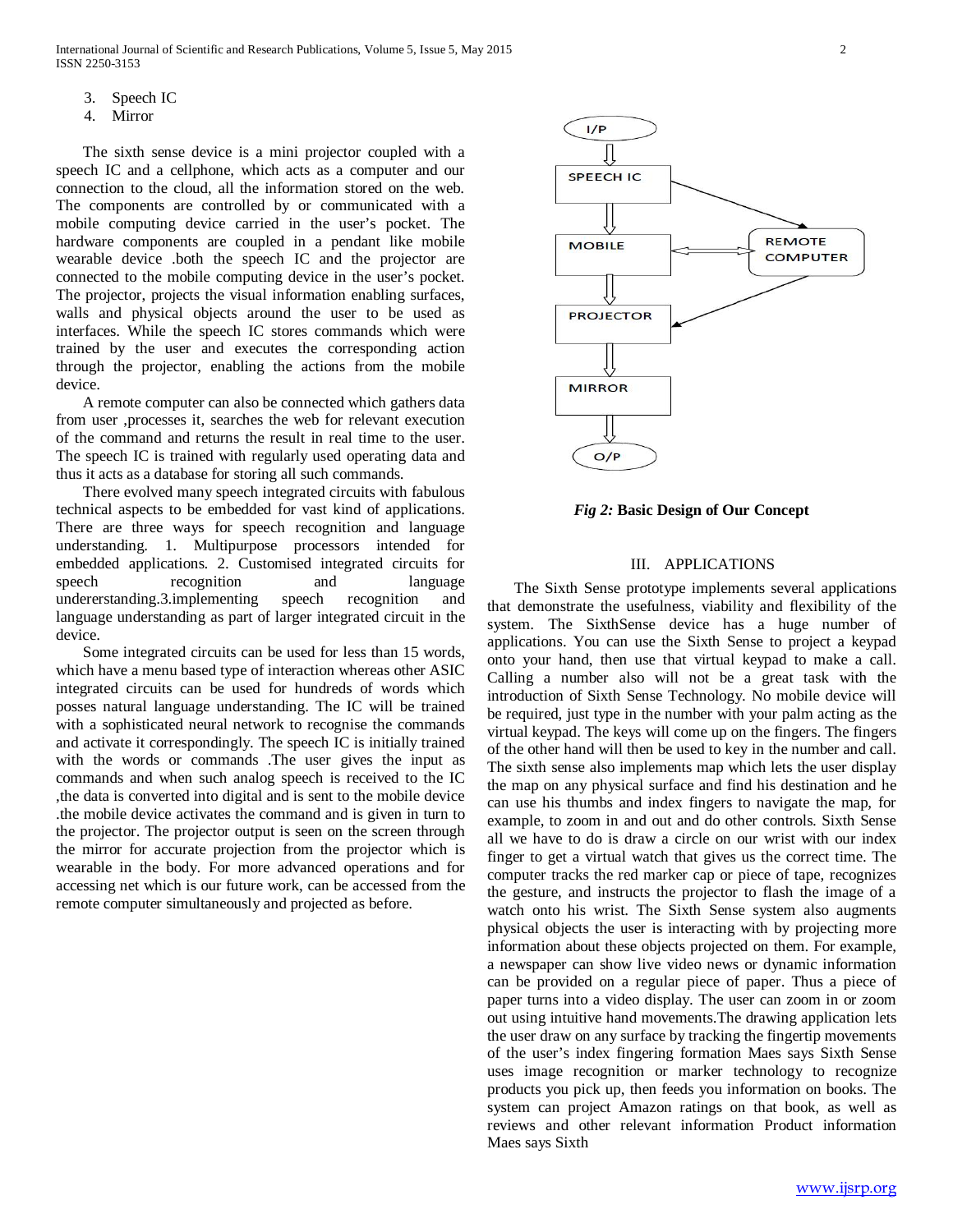

#### **Fig 3. Example Of Commonly Used Applications**

 Sense uses image recognition or marker technology to recognize products you pick up, then feeds you information on those products. For example, if you'retrying to shop "green" and are looking for paper towels with the least amount of bleach in them, the system will scan the product you pick up off the shelf and give you guidance on whether this product is a good choice for you. Pictures If we fashion our index fingers and thumbs into a square (the typical "framing" gesture),the system will snap a photo. After taking the desired number of photos, we can project them onto a surface, and use gestures to sort through the photos,

and organize and resize them .The system will recognize your boarding pass and let you know whether your flight is on time and if the gate has changed.

## IV. THE INVENTOR

 Pranav Mistry, 28 year old, of Indian origin is the mastermind behind the sixth sense technology. He invented ' Sixth Sense / WUW ( Wear UR World) ' which is a wearable gestural , user friendly interface which links the physical world around us with digital information and uses hand gestures to interact with them .He is a PhD student at MIT and he won the 'Invention of the Year 2009 '- by Popular Science

#### V. CONCLUSION

 The sixth sense technology using gesture movement and speech integrated circuits are emerging innovative ideas. We have a seamless access to data or information that may exist to help us make decisions. This provides access to relevant information about the things in the environment and enables the new interactions between the real world and the world of data. Although the miniaturisation of computing devices allows us to carry computers in our pockets, there had been no link between the digital devices we carry and our interactions with the physical world, and our speech in a efficient level .Sixth sense is developed to seamlessly integrate information into reality. The future may depend upon this sixth sense. May be within this 2020, the proliferation and the use of this technology is immense. Sufficient awareness of the sixth sense will lead to further development of any technology which aids for getting information and performing any type of action practically at any time, using simply the gestures and commands given .The advantage of this technology is portable, its connectedness between the world and the information as speech. Its cost effectiveness and data can accessed from the machine directly in real time. It can also be said as an open source technology. Within twenty years this technology will bring a drastic change in field of science and will create a revolutionary change among the mass. The device will soon be up for sale and will be available to the common public the device will cost around 350\$ without the custom made PC. which aids for getting information and performing any type of action practically at any time, using simply the gestures and commands given.

 The advantage of this technology is portable, its connectedness between the world and the information as speech. Its cost effectiveness and data can accessed from the machine directly in real time. It can also be said as an open source technology. Within twenty years this technology will bring a drastic change in field of science and will create a revolutionary change among the mass.

## ACKNOWLEDGEMENT

 I thank Mr.N.Kumaresan, lecturer, ECE department, for his valuable guidance and motivation for this work and also I thank my other department staff members for their credit in completion of this paper.